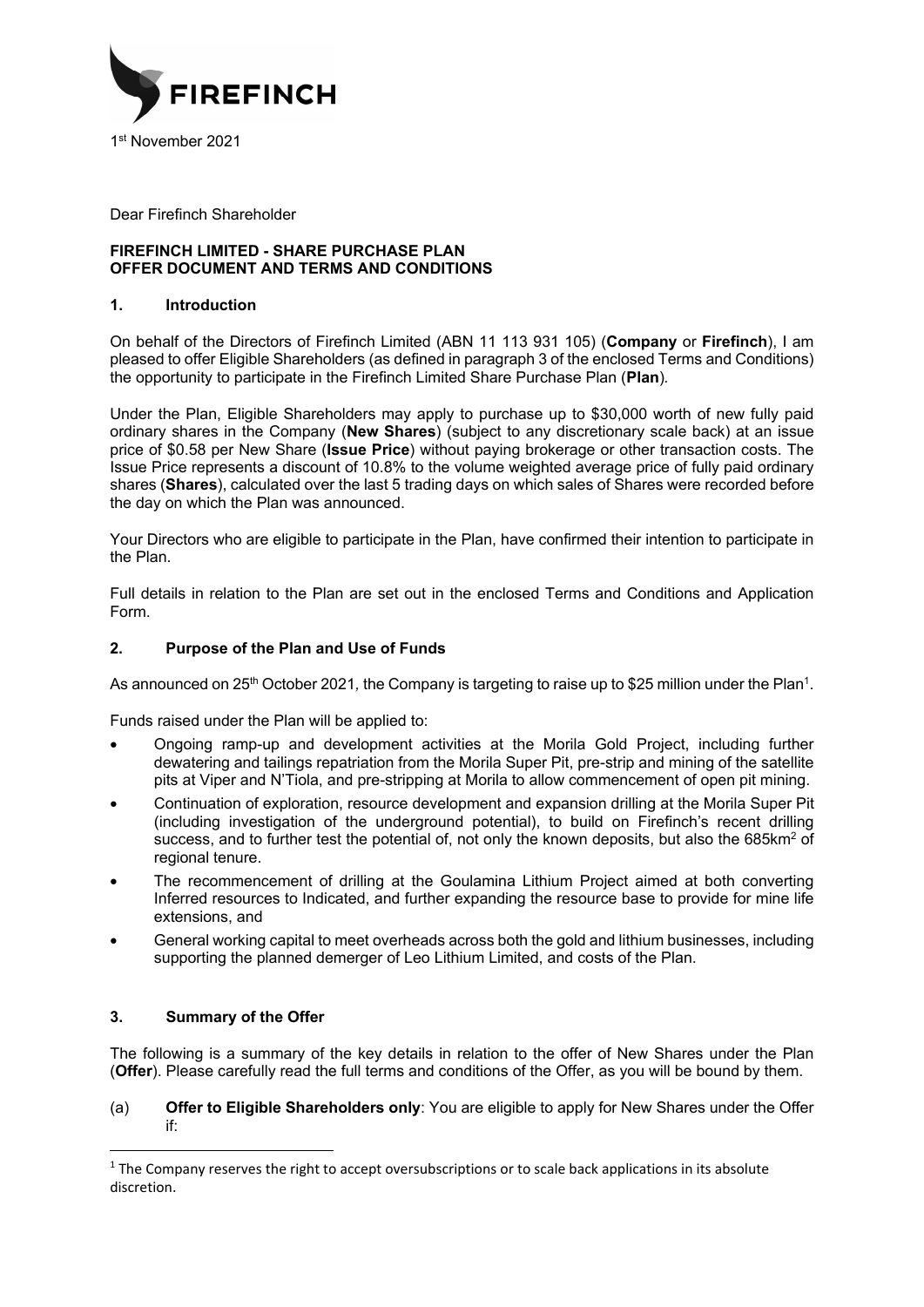- (i) your registered address, as recorded in the Company's register of members, is in Australia or New Zealand;
- (ii) you were registered as a holder of fully paid ordinary shares (**Shares**) in the Company as at 5.00pm (WST) on Friday, 22nd October 2021 (being the **Record Date** for the Offer, (**Eligible Shareholder**); and
- (iii) you are not in the United States and are not acting for the account or benefit of a person in the United States.
- (b) **Optional, but not transferable**: Participation in the Plan is optional, but the right of Eligible Shareholders to participate in the Plan is not transferable.
- (c) **Issue Price**: The Issue Price of New Shares under the Offer is \$0.58 per New Share. The Issue Price represents a discount of 10.8% to the volume weighted average price of Shares, calculated over the last 5 trading days on which sales of Shares were recorded before the day on which the Plan was announced.

In accordance with the requirements of Australian Securities and Investments Commission (ASIC) Corporations (Share and Interest Purchase Plans) Instrument 2019/547, the Company notes that:

- (i) On the last trading day immediately prior to the announcement date of the Offer, the closing price of the Shares traded on the Australian Securities Exchange (ASX) was A\$0.65 per Share. The Issue Price is a 10.8% discount to that closing price.
- (ii) The market price of Shares in the Company may rise and fall between the date of the Offer and the date that any Shares are issued under the Offer.
- (iii) By making an application under this Offer, each Eligible Shareholder will be acknowledging that although the Issue Price is at a discount to the closing price specified above, Shares are a speculative investment and the price of Shares on ASX may change between the date of the Company announcing its intention to make the Offer and the date of issue of Shares under that Offer and that the value of the Shares received under the Offer may rise or fall accordingly.
- (iv) The Issue Price is less than the market price of Shares during a 'specified period' in the 30 days before the date of the Offer (such specified period being the 5 days in which trading in Shares occurred before the date of the announcement of the Offer).

In accordance with ASX Listing Rule 7.2 Exception 5, the Issue Price is equal to or greater than 80% of the volume weighted average price for the 5 days in which trading in the Shares occurred before the date of the announcement of the Offer.

The Board recommends that you obtain your own financial and taxation advice in relation to the Offer and consider price movements of Shares in the Company prior to making an application under this Offer.

The Issue Price is the same as the subscription price for the Placement.

(d) **Maximum/minimum amounts and increments**: If you are an Eligible Shareholder, you may apply to purchase a parcel of New Shares for a minimum price of \$2,000 and up to a maximum price of \$30,000. Eligible Shareholders have the ability to subscribe for seven different parcels of New Shares as follows: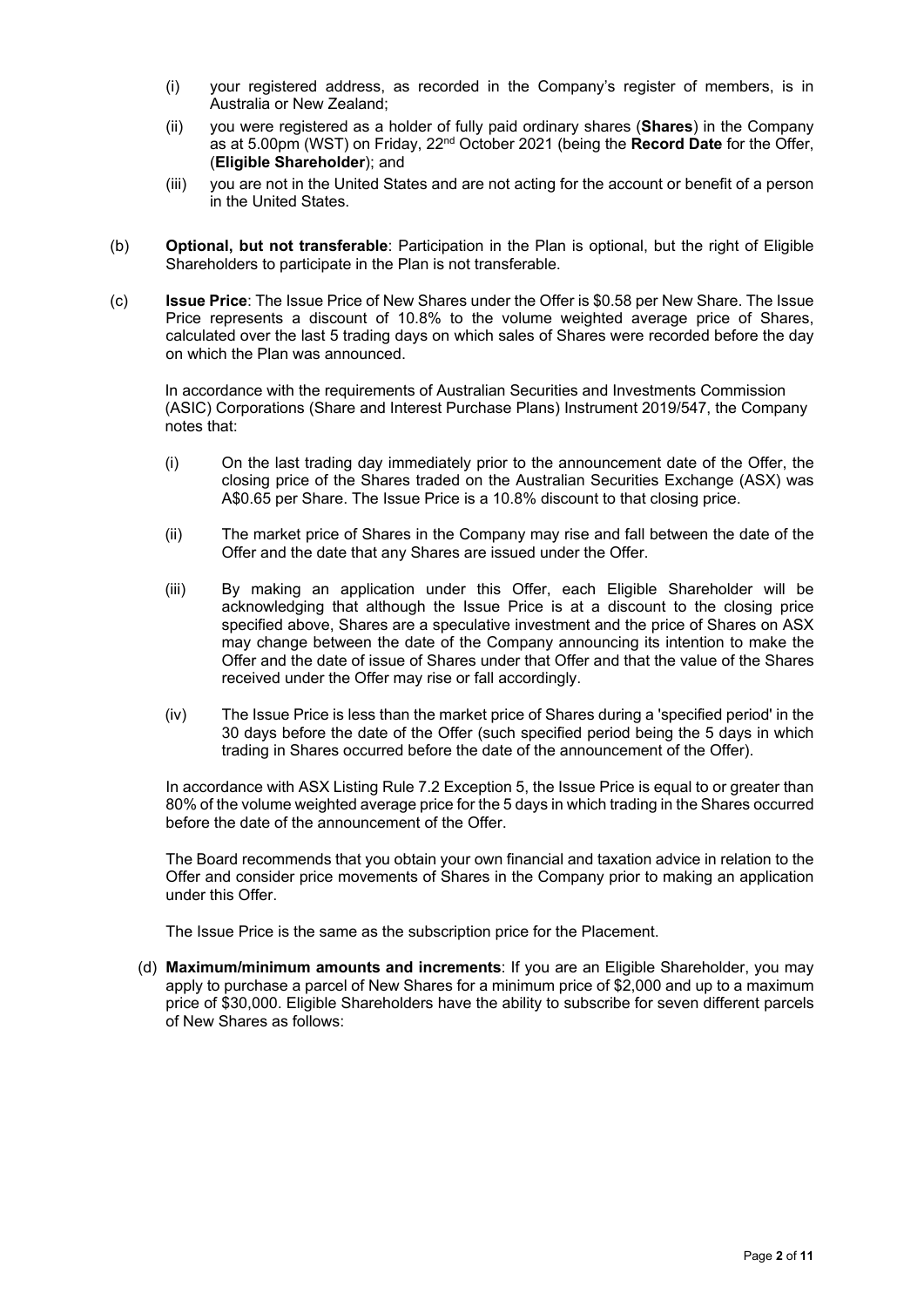|          | <b>Subscription Amount (\$A)</b> | New Shares to be issued<br>calculated at the Issue Price |  |  |
|----------|----------------------------------|----------------------------------------------------------|--|--|
| Option A | \$2,000 (minimum)                | 3,448                                                    |  |  |
| Option B | \$5,000                          | 8,620                                                    |  |  |
| Option C | \$10,000                         | 17,241                                                   |  |  |
| Option D | \$15,000                         | 25,862                                                   |  |  |
| Option E | \$20,000                         | 34,482                                                   |  |  |
| Option F | \$25,000                         | 43,103                                                   |  |  |
| Option G | \$30,000 (maximum)               | 51,724                                                   |  |  |

If you have two or more registered holdings of Shares, the total value of all your applications must not exceed \$30,000. The Company reserves the right to decline applications from multiple registered holdings if the total exceeds \$30,000, including where those registered holdings are in similar, but not identical names, are held directly or indirectly, or are held alone or with others.

(e) **Scale back and oversubscriptions**: The Company is targeting to raise up to \$25 million under the Plan, and in the circumstance that \$25 million is received before the closure of subscriptions, the Directors reserve the right to close the Offer early by announcement of a revised timetable to ASX. However, should total demand exceed this amount, the Directors reserve the right to accept oversubscriptions or to scale back applications in their absolute discretion on a pro-rata basis, at its discretion, by announcement to ASX (subject to the maximum permitted under the ASX Listing Rules). In accordance with ASX Listing Rule 7.2 Exception 5, the total number of New Shares under the Offer must not exceed 30% of the number of Shares currently on issue.

If a scale back is applied, it is Firefinch's intention that the scale back will be applied having regard to the pro rata shareholding of Eligible Shareholders (as at the Record Date) who apply for New Shares. However, Firefinch is not required to conduct a scale back in this way and may scale back the number of New Shares in any manner in its absolute discretion.

If a scale back is applied, you may be issued New Shares to a value that is less than the application amount you applied for. The balance of any application monies that is not applied to acquire New Shares will be returned to you without interest.

Pursuant to the ASX Listing Rules, the maximum number of New Shares that could be issued under the Plan is 30% of the number of Shares already on issue, namely 280,446,735 New Shares. If the Company raises \$25 million under the Plan, 43,103,448 New Shares will be issued.

The allocation of New Shares will be at the absolute discretion of the Directors from time to time – the Company reserves the right to issue fewer New Shares than an Eligible Shareholder applies for under the Plan, or no New Shares, in its absolute discretion or if the Company believes it is not permitted to issue the New Shares as a result of any law or ASX Listing Rule.

Any determination by the Directors in respect of any oversubscriptions or scaling back will be final.

(f) **Return of excess application monies**: If there is a rejection or Scale back, your application monies may be greater than the value of New Shares issued to you under the Offer, in which case the excess application monies will be refunded to you, without interest, by direct credit deposit to your nominated bank account (where you have given your nomination to the Company's Share Registry) or by cheque paid in Australian dollars.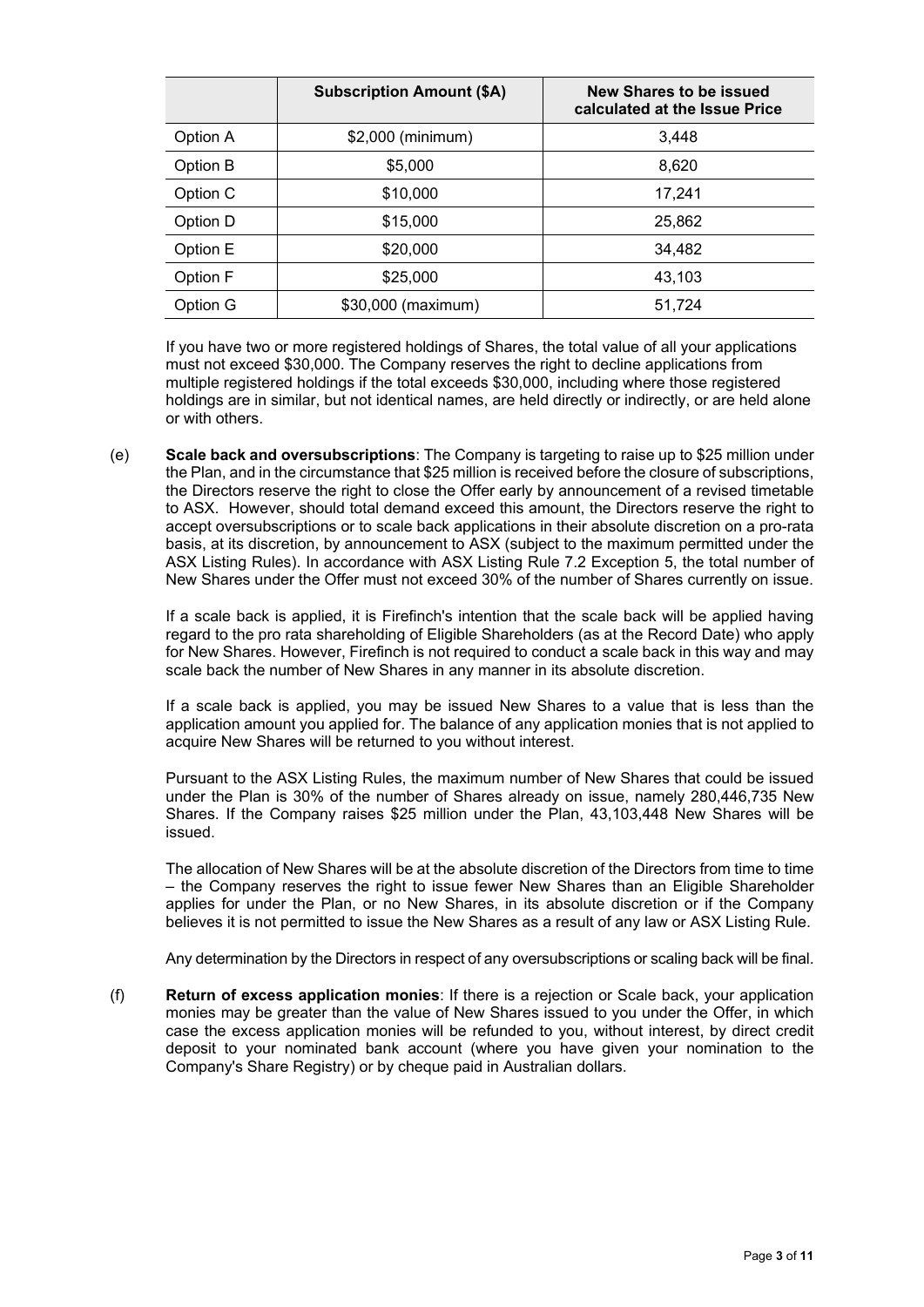# **4. Application procedure**

The Offer opens at 9.00am (WST) on Monday, 1<sup>st</sup> November 2021 and closes at 5.00pm (WST) on Friday, 19th November 2021. No late applications will be accepted; however, the Directors reserve the right to extend the closing date at their discretion or close the Offer early in their sole and absolute discretion.

To apply for New Shares under the Plan:

- (a) Eligible Australian Shareholders **must pay** directly via BPAY®2 on the internet or by telephone, in accordance with the **instructions** on the enclosed Application Form (for shareholders with an eligible Australian bank account only).
- (b) a New Zealand shareholder that is unable to pay by BPay® can access alternate electronic payment details online via the Offer Website at https://firefinchsppoffer.thereachagency.com, or contact the Share Registry on +61 3 9415 4000 at any time from 8.30am to 5.00pm (Melbourne time) Monday to Friday during the Offer period.

### **BPAY® payment must be received by no later than 5.00pm (WST) on Friday, 19th November 2021.**

Full details of how to apply for New Shares under the Plan are set out in the enclosed Terms and Conditions and Application Form.

The Company encourages Shareholders who wish to participate to act promptly in submitting their Application Form.

# **5. Additional information**

You should be aware that the market price of Shares on ASX may rise and fall between the date of the Offer and the date that the New Shares are issued under the Plan. This means that the price you pay per New Share under this Offer may be either higher or lower than the price of Shares at the date of this Offer.

The New Shares are a speculative investment and there can be no certainty that New Shares will trade at or above the Issue Price following completion of the Offer.

The Plan does not take into account the individual investment objectives, financial situation, tax position or particular needs of each Eligible Shareholder. You should consider seeking independent legal, financial and taxation advice before making a decision whether or not to accept the Offer.

The Plan may be changed, suspended or terminated by the Company at any time.

Please carefully read the accompanying Terms and Conditions relating to the Offer, as you will be bound by them if you accept the Offer.

The rights and obligations of the New Shares are contained in the Constitution of the Company (which is available for inspection at the registered office of the Company during the period of the Offer). The New Shares will be issued on the same terms as all other ordinary shares in the Company.

If you have any queries, please contact Computershare Investor Services Pty Limited on 1300 850 505 (within Australia or +61 3 9415 4000 (outside Australia).

Yours sincerely

#### **Dr Michael Anderson Managing Director**

THIS DOCUMENT MAY NOT BE RELEASED OR DISTRIBUTED IN THE UNITED STATES

<sup>&</sup>lt;sup>2</sup> registered to BPAY Limited ABN 69 079 137 518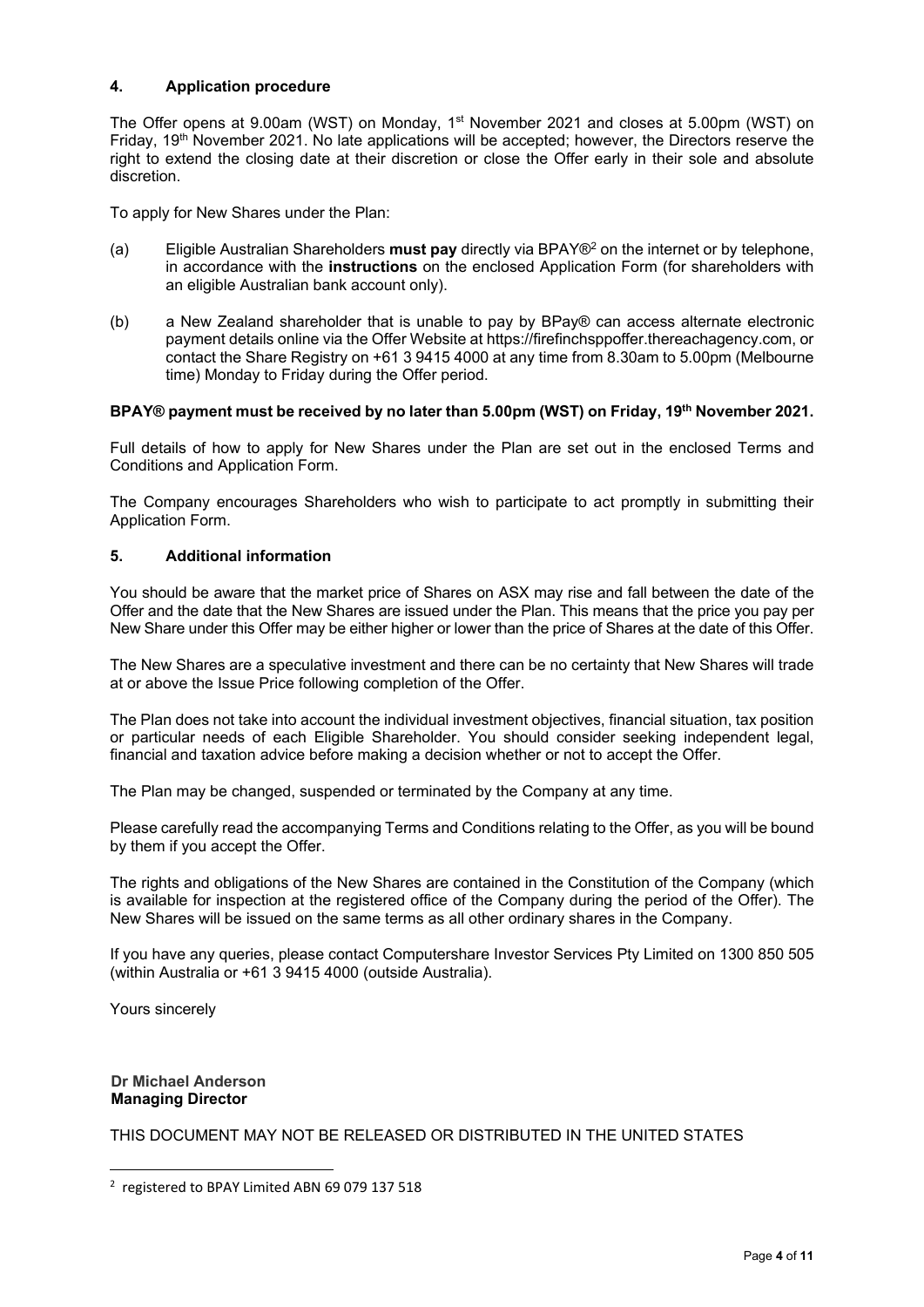# **HOW DO YOU APPLY FOR NEW SHARES UNDER THE OFFER**

- 1. If you want to participate in this Offer, please carefully read the Terms and Conditions relating to the Offer.
- 2. Once an application has been made it cannot be revoked. All valid applications shall be deemed accepted if received before the closing date of the Offer, being 5.00pm (WST) on Friday, 19<sup>th</sup> November 2021.

# **Payment made using BPAY®**

3. As you are making a BPAY payment, you do not need to return the Application Form. You can simply make a payment using BPAY® in accordance with the instructions on the Application Form. If paying via BPAY®, Eligible Shareholders should be aware that their own financial institution may implement earlier cut off times with regards to electronic payment and it is the responsibility of the Eligible Shareholder to ensure that funds are submitted through BPAY® by the date and time mentioned above. If you elect to pay via BPAY®, you must follow the instructions for BPAY® set out in the Application Form (which includes the Biller Code and your unique Customer Reference Number) and **you will not need to return the Application Form**. Ensure that your BPAY® payment reaches the Company by the closing date of the Offer being no later than 5.00pm (WST) on Friday, 19th November 2021. No late payments will be accepted, although the Directors reserve the right to extend the closing date.

If paying by BPAY®, please make sure you use the specific Biller Code and unique Customer Reference Number on your Application Form. If you receive more than one personalised Application Form, you will need to complete individual BPAY® transactions using the Customer Reference Number specific to each individual personalised Application Form that you receive. The maximum investment any Eligible Shareholder may apply for will remain \$30,000 (please refer to the parcel options set out in paragraph 8 of the Terms and Conditions) even if an Eligible Shareholder receives more than

one Offer (whether in respect of a joint holding or because the Eligible Shareholder has more than one holding under a separate account).

Any New Zealand shareholder that is unable to pay by BPay® can access alternate electronic payment details online via the Offer Website at https://firefinchsppoffer.thereachagency.com, or contact the Share Registry on +61 3 9415 4000 at any time from 8.30am to 5.00pm (Melbourne time) Monday to Friday during the Offer period.

**By using the BPAY facility, you certify you have not exceeded this \$30,000 limit and:** 

- (a) **if you are a Custodian you make the certifications set out in paragraph 12 of the Terms and Conditions; and**
- (b) **if you are not a Custodian you make the certifications set out in paragraph 13 of the Terms and Conditions.**

In determining whether you wish to participate in this Offer, you should seek personal financial and/or taxation advice referable to your own circumstances.

**By accepting this Offer, you agree to be bound by the Terms and Conditions of the Offer and the Constitution of the Company.**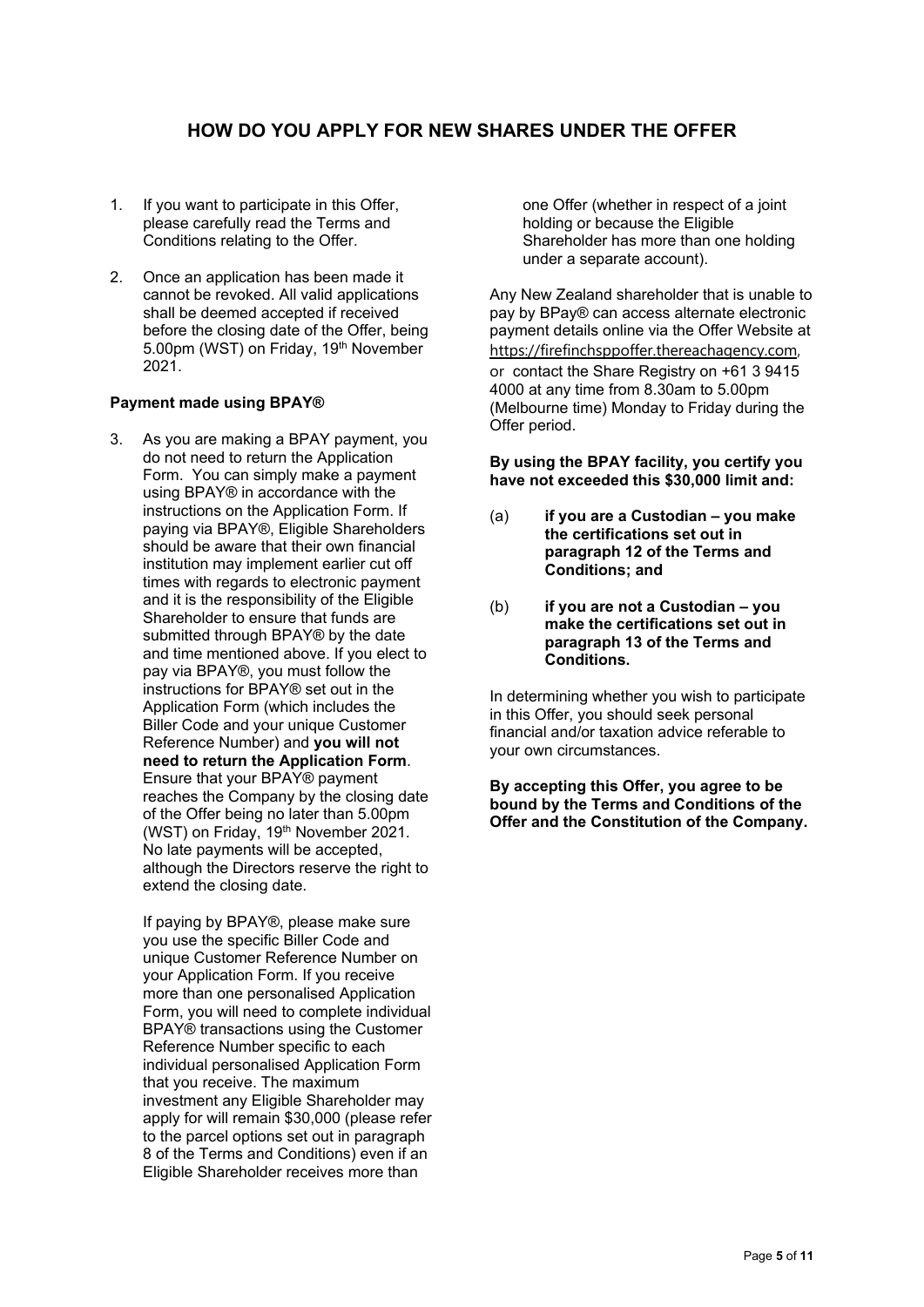#### **FIREFINCH LIMITED SHARE PURCHASE PLAN TERMS AND CONDITIONS**

Firefinch Limited (ABN 11 113 931 105) (**Company** or **Firefinch**), would like to offer Eligible Shareholders (as defined in paragraph 3 below) the opportunity to participate in the Firefinch Limited Share Purchase Plan (**Plan**) and subscribe for new fully paid ordinary shares in the Company (**New Shares**) on the terms and conditions set out below (**Terms and Conditions**). The Company is targeting to raise up to \$25 million under the Plan. By accepting the offer to subscribe for New Shares under the Plan, you will have agreed to be bound by these Terms and Conditions and the Company's constitution.

### **1. ASIC Corporations (Share and Interest Purchase Plans) Instrument 2019/547**

The Offer has been structured to comply with the ASIC Corporations (Share and Interest Purchase Plans) Instrument 2019/547 (as may be amended from time to time) (**ASIC Instrument 2019/547**) to enable the Company to issue the New Shares without a prospectus.

# **2. Key Dates**

| <b>Event</b>                                                   | Date                                |  |
|----------------------------------------------------------------|-------------------------------------|--|
| Record Date for<br>determining<br>entitlement                  | 5.00pm (WST) on<br>22 October 2021  |  |
| Opening date and<br>despatch of Offer<br>letter                | 9.00am (WST) on 1<br>November 2021  |  |
| Closing date                                                   | 5.00pm (WST) on<br>19 November 2021 |  |
| Announcement of<br>results                                     | 26 November 2021                    |  |
| Issue of New Shares<br>under the Plan and<br>lodge Appendix 2A | 26 November 2021                    |  |
| <b>Trading of New</b><br>Shares expected to<br>commence        | 29 November 2021                    |  |

No late applications will be accepted, however the timetable is indicative only. The Company reserves the right to change the timetable or

cancel the Plan at any time before the new Shares are issued, subject to regulatory requirements.

**The Company encourages shareholders who wish to participate to act promptly in submitting their Application Form.** The Company reserves the right to close the Plan early, in its sole and absolute discretion, should it be considered necessary to do so, by making an announcement to the ASX.

# **3. Who is eligible to participate in the Offer?**

You are eligible to apply for New Shares in the Offer if:

- (a) your registered address, as recorded in the Company's register of members, is in Australia or New Zealand; and
- (b) you were registered as a holder of fully paid ordinary shares in the Company as at 5.00pm (WST) on Friday 22nd October 2021 (being the Record Date for the Offer),

# (**Eligible Shareholder**).

The Offer to each Eligible Shareholder is made on the same Terms and Conditions.

The Offer is non-renounceable, which means you may not transfer your right to subscribe for New Shares under the Offer to anyone else.

# **4. Foreign offer restrictions**

This document may not be released or distributed outside Australia or New Zealand.

This document does not constitute an offer to sell, or a solicitation of an offer to buy, securities in any other country. In particular, any securities described in this document have not been, and will not be, registered under the US Securities Act of 1933 and may not be offered or sold in the United States except in transactions exempt from, or not subject to, registration under the US Securities Act and applicable US state securities laws.

# **Information for New Zealand investors**

The New Shares under the Plan are not being offered or sold to the public within New Zealand other than to existing shareholders of the Company with registered addresses in New Zealand to whom the Offer of New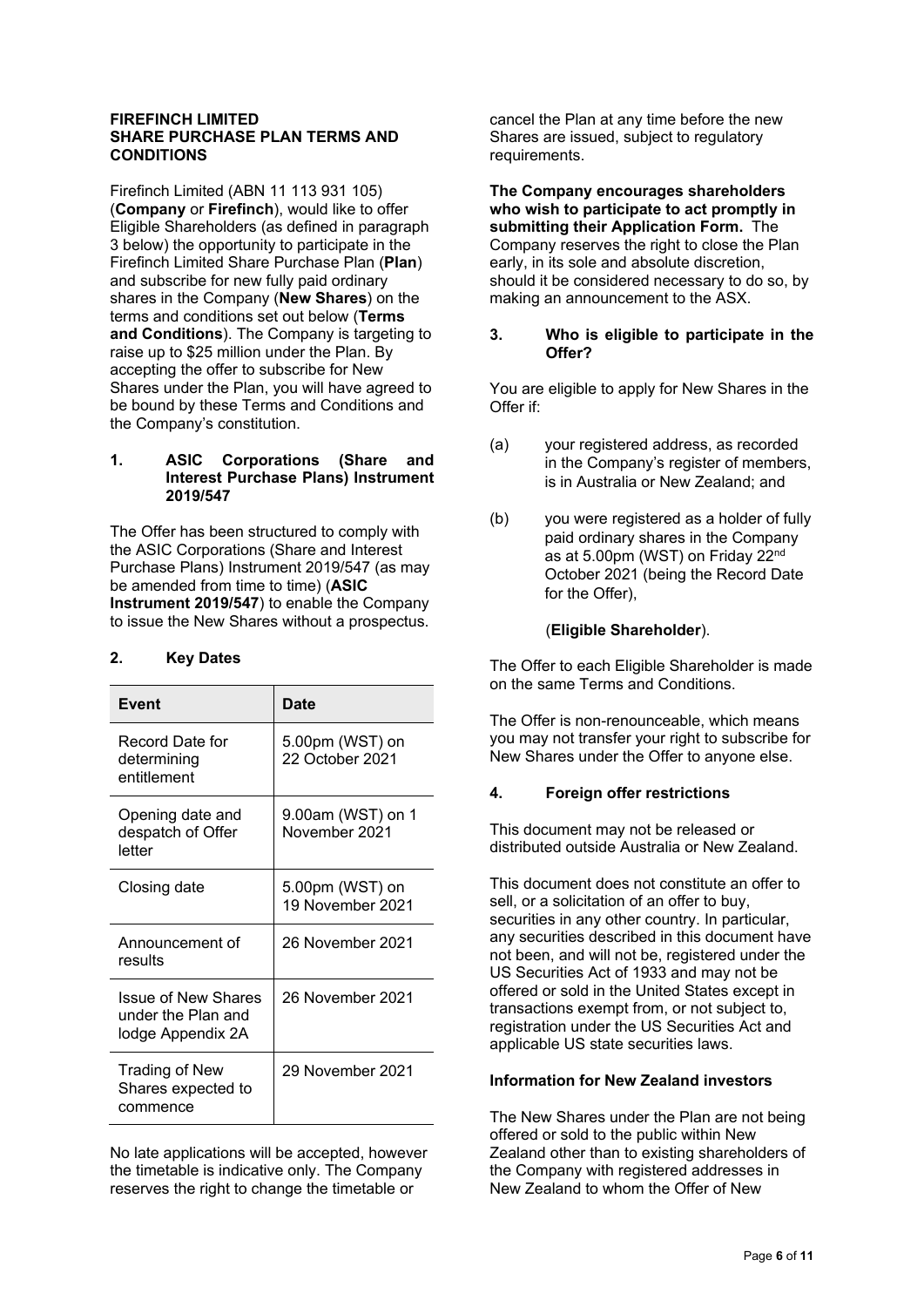Shares under the Plan is being made in reliance on the Financial Markets Conduct Act 2013 and the Financial Markets Conduct (Incidental Offers) Exemption Notice 2016.

This document has not been registered, filed with or approved by any New Zealand regulatory authority. This document is not a product disclosure statement under New Zealand law and is not required to, and may not, contain all the information that a product disclosure statement under New Zealand law is required to contain.

# **5. Is the Offer optional?**

The Offer is entirely optional and is subject to these Terms and Conditions. You do not have to participate if you do not want to.

# **6. How was the Issue Price determined?**

The issue price of New Shares under the Offer is \$0.58 per New Share (**Issue Price**). The Issue Price represents a discount of 10.8% to the volume weighted average price of Shares, calculated over the last five trading days on which sales of fully paid ordinary shares in the Company (**Shares**) were recorded before the day on which the Plan was announced.

# **7. Important information on price risk to consider**

Before deciding whether to accept the Offer, you should refer to the current market price of shares in the Company, which can be obtained from the financial pages of your daily newspaper, your stockbroker, your financial adviser, or ASX by searching the Company's code/ticker; FFX. Please note that the market price of Shares in the Company may rise or fall between the date of this Offer and the date when the New Shares are issued to you under the Plan. This means that the price you pay per New Share under this Offer may be either higher or lower than the price of Shares at the date of this Offer.

The New Shares are a speculative investment and there can be no certainty that New Shares will trade at or above the Issue Price following completion of the Offer.

In determining whether you wish to participate in this Offer and the extent to which you participate, you should seek your own personal legal, financial and/or taxation advice referable to your own circumstances.

#### **8. How much can you invest in the Offer?**

Subject to paragraph 9, if you are an Eligible Shareholder under the Plan, you can subscribe for New Shares as follows:

|          | <b>Subscription</b><br>Amount (\$A) | <b>New Shares to</b><br>be issued<br>calculated at the<br><b>Issue Price</b> |  |
|----------|-------------------------------------|------------------------------------------------------------------------------|--|
| Option A | \$2,000<br>(minimum)                | 3.448                                                                        |  |
| Option B | \$5,000                             | 8,620                                                                        |  |
| Option C | \$10,000                            | 17,241                                                                       |  |
| Option D | \$15,000                            | 25,862                                                                       |  |
| Option E | \$20,000                            | 34,482                                                                       |  |
| Option F | \$25,000                            | 43,103                                                                       |  |
| Option G | \$30,000<br>(maximum)               | 51,724                                                                       |  |

Please note that the maximum limit of \$30,000 applies to you even if you receive more than one Offer from the Company.

If you are the only registered holder of a holding of Shares, but you receive more than one offer under the Plan (for example, due to multiple registered holdings), you may only apply in aggregate for a maximum of \$30,000 worth of New Shares.

If you are registered with one or more persons as the joint shareholders of a holding of Shares, that joint holding is considered to be a single registered holding for the purposes of the Plan and the joint holders are entitled to participate in the Plan in respect of that single holding only. If the same joint holders receive more than one offer under the Plan due to multiple identical holdings, the joint holders may only apply in aggregate for a maximum of \$30,000 worth of Shares.

#### **By applying to purchase Shares under the Plan, you certify you have not exceeded this \$30,000 limit and**

- (a) **if you are a Custodian you make the certifications set out in paragraph 12 of the Terms and Conditions; and**
- (b) **if you are not a Custodian you make the certifications set out in paragraph 13 of the Terms and Conditions.**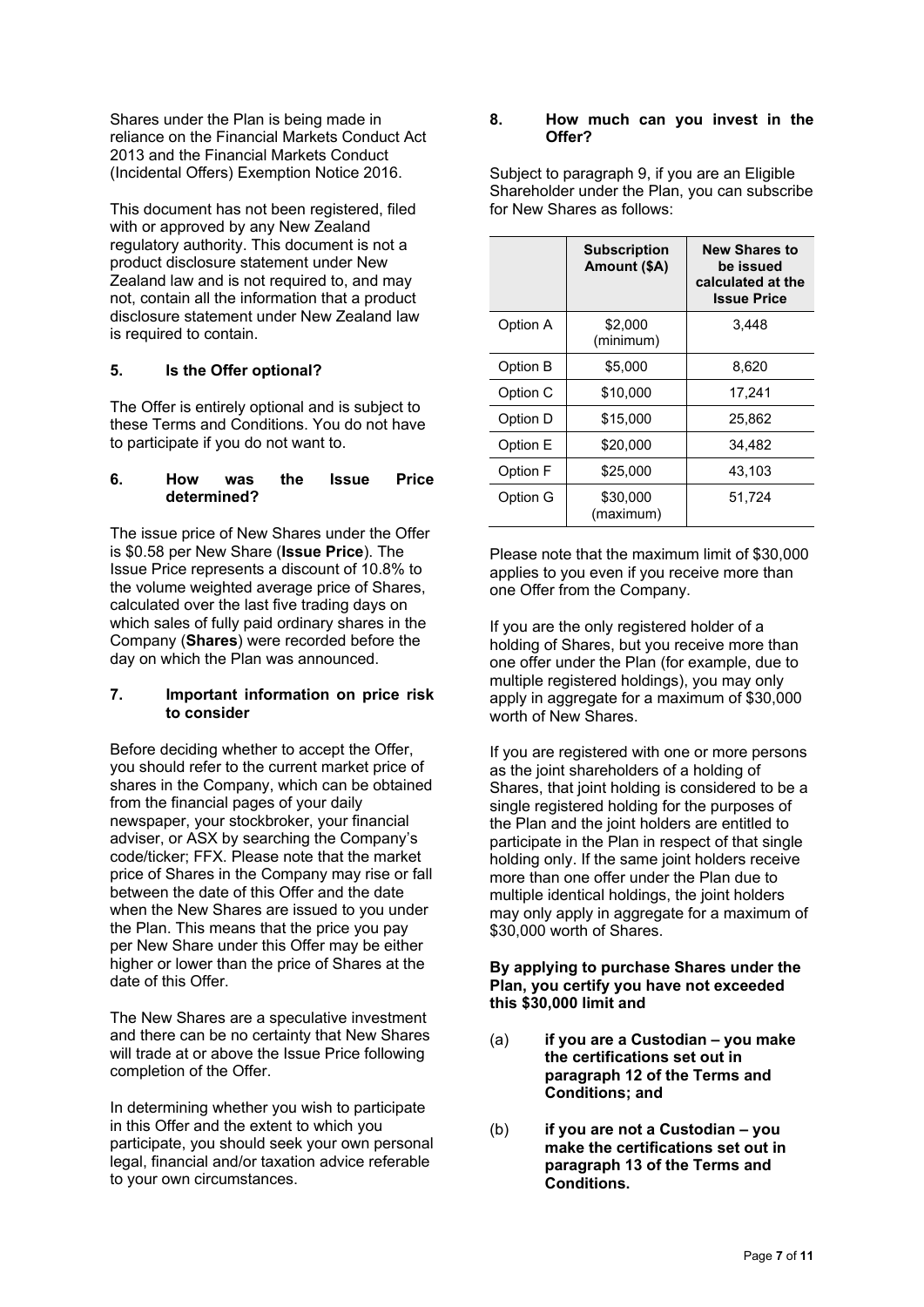No fractions of New Shares will be issued. The number of New Shares to be issued to you will be calculated by dividing the aggregate application money that you pay in applying for New Shares by the Issue Price of \$0.58 per Share, then rounding down to the nearest whole number.

# **9. Scale back and oversubscriptions**

The Company is targeting to raise up to \$25 million under the Plan, however, should total demand exceed this amount, the Directors reserve the right to accept oversubscriptions or to scale back applications in their absolute discretion. In the circumstance that \$25 million is received before the closure of subscriptions, the Directors reserve the right to close the Offer early by announcement of a revised timetable to ASX.

Without limiting the above, the Company reserves the right to issue fewer New Shares than an Eligible Shareholder applies for under the Plan, or no New Shares and any determination by the Directors in respect of any scaling back will be final.

Pursuant to the ASX Listing Rules, the maximum number of New Shares that could be issued under the Plan is 30% of the number of fully paid ordinary shares already on issue, namely 280,446,735 New Shares. If the Company raises \$25 million under the Plan, 43,103,448 New Shares will be issued.

In the event the Company wishes to allot fewer New Shares than an Eligible Shareholder applies for or is not permitted to issue all the New Shares offered as a result of any law or ASX Listing Rule, the allocation of New Shares will be at the absolute discretion of the Directors from time to time.

If a scale back occurs, the Company will refund any excess application money to Eligible Shareholders (without interest).

# **10. Issue of New Shares**

The New Shares will be issued within 5 business days after the closing date of the Offer.

The Company's share registry, Computershare Investor Services Pty Limited, will send to you a holding statement for the New Shares in due course.

# **11. What rights will the New Shares carry?**

Once the New Shares are issued, they will rank equally with existing Shares and will carry the same voting rights, dividend rights, and entitlements to dividends, rights issues and bonus issues.

# **12. Custodian certificate**

If on the Record Date you are a custodian within the definition of "custodian" in ASIC Instrument 2019/547 (**Custodian**) and hold Shares in the Company on behalf of one or more persons (each a **Participating Beneficiary**), you may apply for up to a maximum of \$30,000 worth of New Shares for each Participating Beneficiary, subject to providing a notice in writing to the Company on application for New Shares pursuant to the Offer certifying the following:

- (a) either or both of the following:
	- (i) that the Custodian holds Shares on behalf of one or more other persons (**Participating Beneficiaries**) that are not Custodians; and
	- (ii) that another Custodian (**Downstream Custodian**) holds beneficial interests in Shares on behalf of one of more other persons (each a Participating Beneficiary), and the Custodian holds the Shares to which those beneficial interests relate on behalf of the Downstream Custodian or another Custodian,

on the Record Date and that each Participating Beneficiary has subsequently instructed the following persons:

- (i) where paragraph 12(a)(i) applies – the Custodian; and
- (ii) where paragraph 12(a)(ii) applies – the Downstream Custodian,

to apply for New Shares on their behalf under the Plan;

(b) the number of Participating Beneficiaries;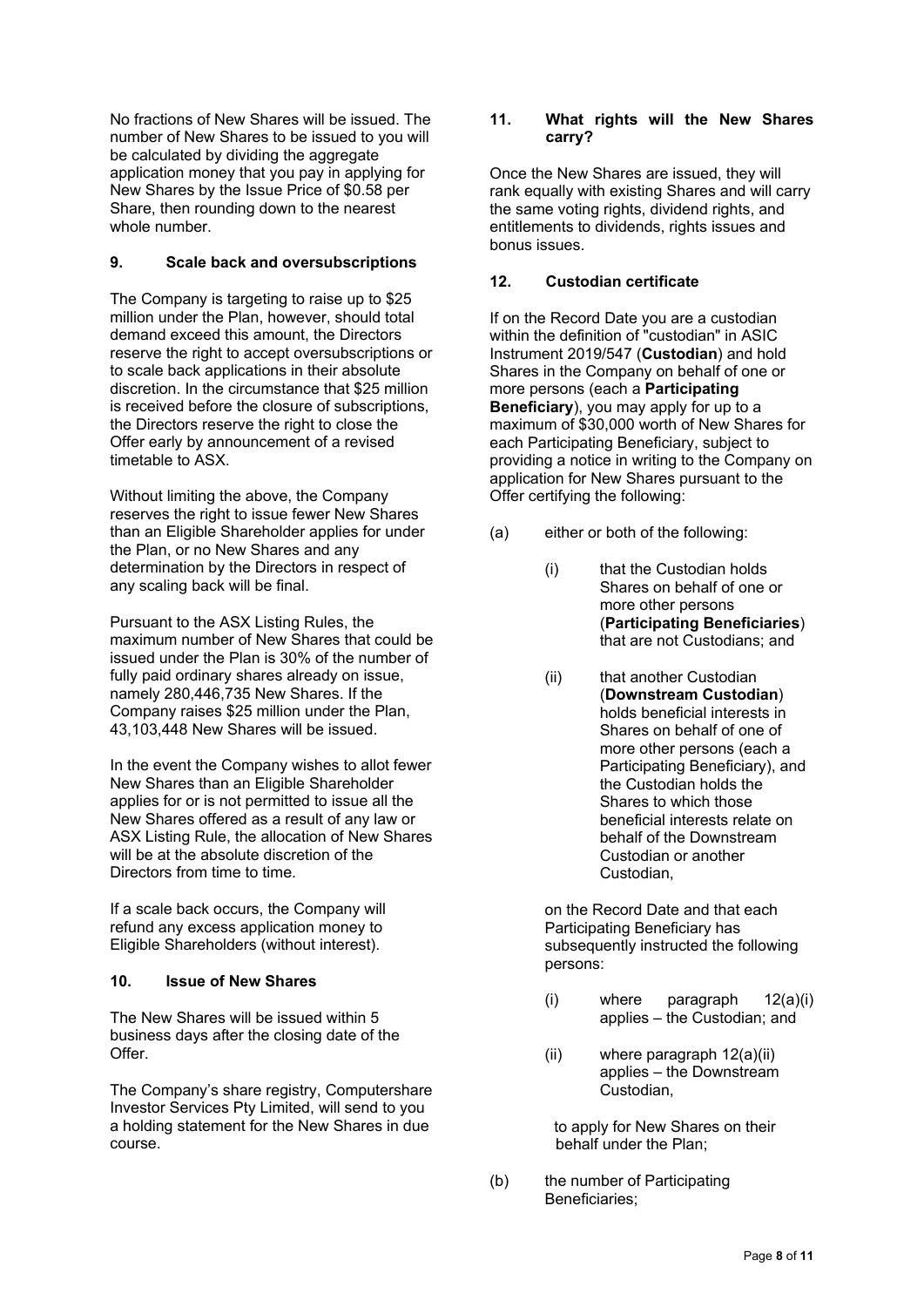- (c) the name and address of each Participating Beneficiary;
- (d) in respect of each Participating Beneficiary:
	- (i) where paragraph 12(a)(i) applies – the number of Shares that the Custodian holds on their behalf and the number or the dollar amount of New Shares they instructed the Custodian to apply for on their behalf; and
	- (ii) where paragraph 12(a)(ii) applies – the number of Shares to which the beneficial interests relate and the number or the dollar amount of New Shares they instructed the Downstream Custodian to apply for on their behalf;
- (e) that there are no Participating Beneficiaries in respect of which the total of the application price for the following exceeds \$30,000:
	- (i) the New Shares applied for by the Custodian on their behalf under the Plan with the instructions referred to in paragraph 12(d); and
	- (ii) any other Shares issued to the Custodian in the 12 months before the application as a result of an instruction given by them to the Custodian or the Downstream Custodian to apply for Shares on their behalf under an arrangement similar to the Plan;
- (f) that a copy of the accompanying Offer document and these Terms and Conditions were given to each Participating Beneficiary; and
- $(q)$  where paragraph  $12(a)(ii)$  applies the name and address of each Custodian who holds beneficial interests in the Shares held by the Custodian in relation to each Participating Beneficiary,

# (**Custodian Certificate**).

In providing a Custodian Certificate under this paragraph 12, the Custodian may rely on

information provided to it by the Participating Beneficiary and any Custodian who holds beneficial interests in the shares in the Company held by the Custodian.

Please contact Computershare Investor Services Pty Limited on 1300 850 505 (within Australia or +61 3 9415 4000 (outside Australia) for further information about the Custodian application process and for a copy of the Custodian Certificate which is required to be returned with the Application Form.

For the purpose of ASIC Instrument 2019/547, you are a Custodian if you provide a custodial or depository service in relation to Shares and you:

- (a) hold an Australian financial services licence covering the provision of a custodial or depository service;
- (b) are exempt from the requirement to hold an Australian financial services licence covering the provision of a custodial or depository service;
- (c) hold an Australian financial services licence covering the operation an IDPS or is a responsible entity of an IDPSlike scheme;
- (d) are a trustee of a self-managed superannuation fund or a superannuation master trust; or
- (e) are a registered holder of shares or interests in the class and is noted on the register of members of the body or scheme as holding the shares or interests on account of another person.

If you hold Shares as a trustee or nominee for another person, but are not a Custodian as defined above, you cannot participate for beneficiaries in the manner described above. In this case, the rules for multiple single holdings set out in paragraph 8 apply.

# **13. Shareholder certificate**

Subject to paragraph 12, by submitting an Application Form, together with the appropriate payment in the manner specified in paragraph 17(a), or by making a BPAY ® payment in the manner specified in paragraph 17(b), you certify, acknowledge, warrant and represent as true, correct and not misleading to the Company that if you are not a Custodian: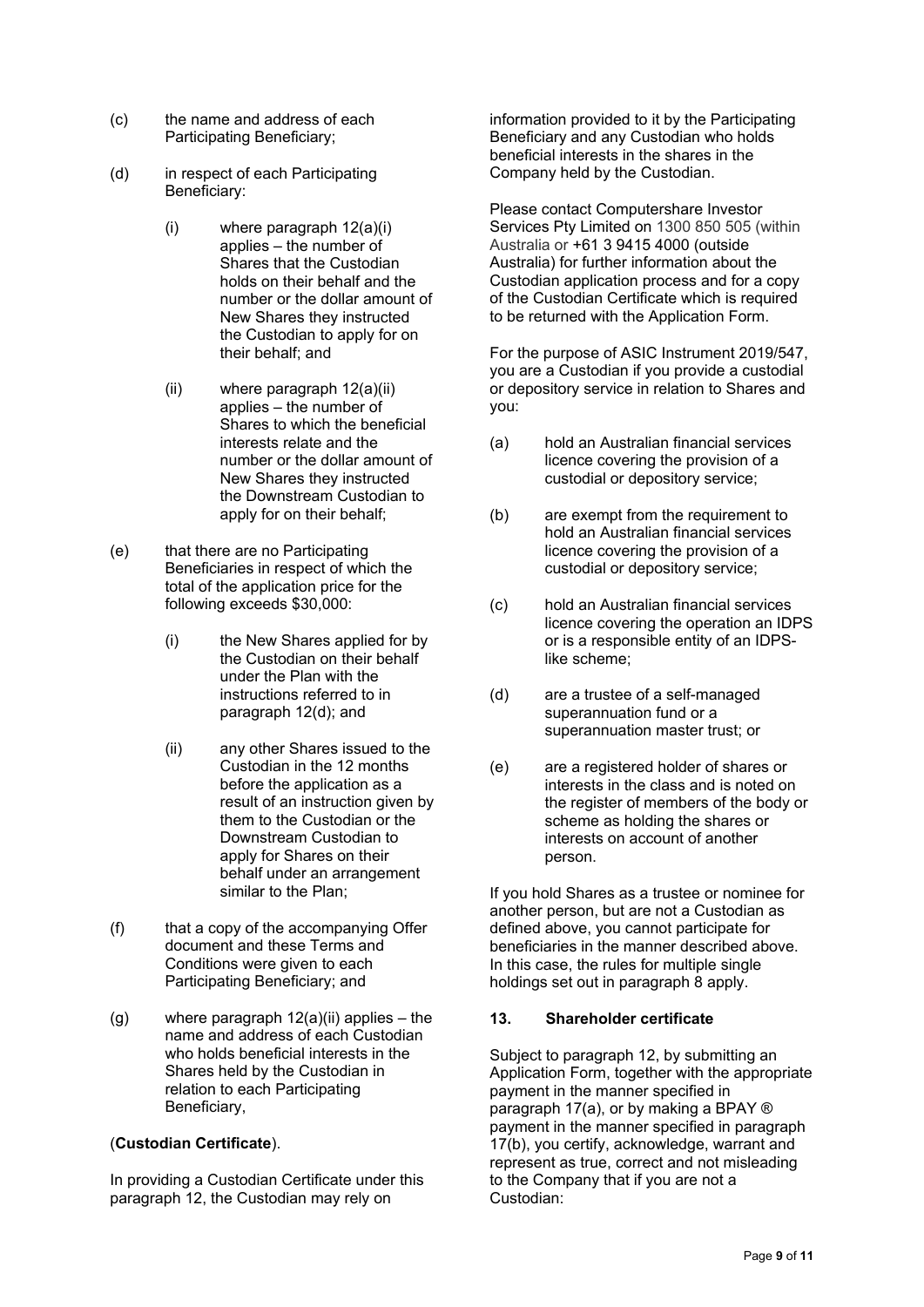- (a) you are not applying for New Shares with an application price of more than \$30,000 under the Plan (including by instructing a Custodian to acquire New Shares on your behalf under the Plan);
- (b) the total of the application price for the following does not exceed \$30,000 as at the date of issue of the New Shares under the Plan:
	- (i) the New Shares you are applying for;
	- (ii) any Shares or interests in the class issued under a similar arrangement in the 12 months before date of issue of the New Shares under the Plan;
	- (iii) any other New Shares which you have instructed a Custodian to acquire on your behalf under the Plan; and
	- (iv) any other Shares or interests in the class issued to a Custodian under an arrangement similar to the Plan in the 12 months before the date of issue of the New Shares under the Plan as a result of you instructing the Custodian or another Custodian, which resulted in you holding a beneficial interest in the Shares or interests.

# **14. Costs of participation**

The only cost to you associated with the Offer is the Issue Price of the number of New Shares you wish to subscribe for. Under the Offer you do not have to pay for brokerage, commission or other transaction costs which would normally apply when you acquire Shares.

# **15. Can the Company change the Plan?**

The Plan may be changed, suspended or terminated by the Company at any time. If the Company changes, suspends or terminates the Plan it will advise ASX. The accidental omission to give notice of changes to or suspension or termination of the Plan or the non-receipt of any such notice will not invalidate the change, suspension or termination.

# **16. Directors' participation**

The Directors of the Company, as Eligible Shareholders, may participate in the Offer (without having to obtain shareholder approval), on the same terms as all other Eligible Shareholders in the Company. The Directors who are currently Eligible Shareholders have indicated they intend to participate in the Offer.

# **17. How do you pay for the New Shares?**

# (a) **Payment by BPAY**

All amounts in this Offer are expressed in Australian dollars. Your application monies will be held on trust, pending the issue of New Shares and any applicable refund.

You must pay for the New Shares using BPAY® in accordance with the instructions on the Application Form. If paying via BPAY®, Eligible Shareholders should be aware that their own financial institution may implement earlier cut off times with regards to electronic payment and it is the responsibility of the Eligible Shareholder to ensure that funds are submitted through BPAY® by the date and time mentioned above. If you elect to pay via BPAY®, you must follow the instructions for BPAY® set out in the Application Form (which includes the Biller Code and your unique Customer Reference Number) and you will not need to return the Application Form. Ensure that your BPAY® payment reaches the Company by the closing date of the Offer being no later than 5.00pm (WST) on Friday 19<sup>th</sup> November 2021. No late payments will be accepted, although the Directors reserve the right to extend the closing date.

When paying by BPAY®, please make sure you use the specific Biller Code and unique Customer Reference Number on your Application Form. If you receive more than one personalised Application Form, you will need to complete individual BPAY® transactions using the Customer Reference Number specific to each individual personalised Application Form that you receive.

The maximum investment any Eligible Shareholder may apply for will remain \$30,000 even if an Eligible Shareholder receives more than one Application Form (whether in respect of a joint holding or because the Eligible Shareholder has more than one holding under a separate account).

Please make the BPAY payment for the exact amount.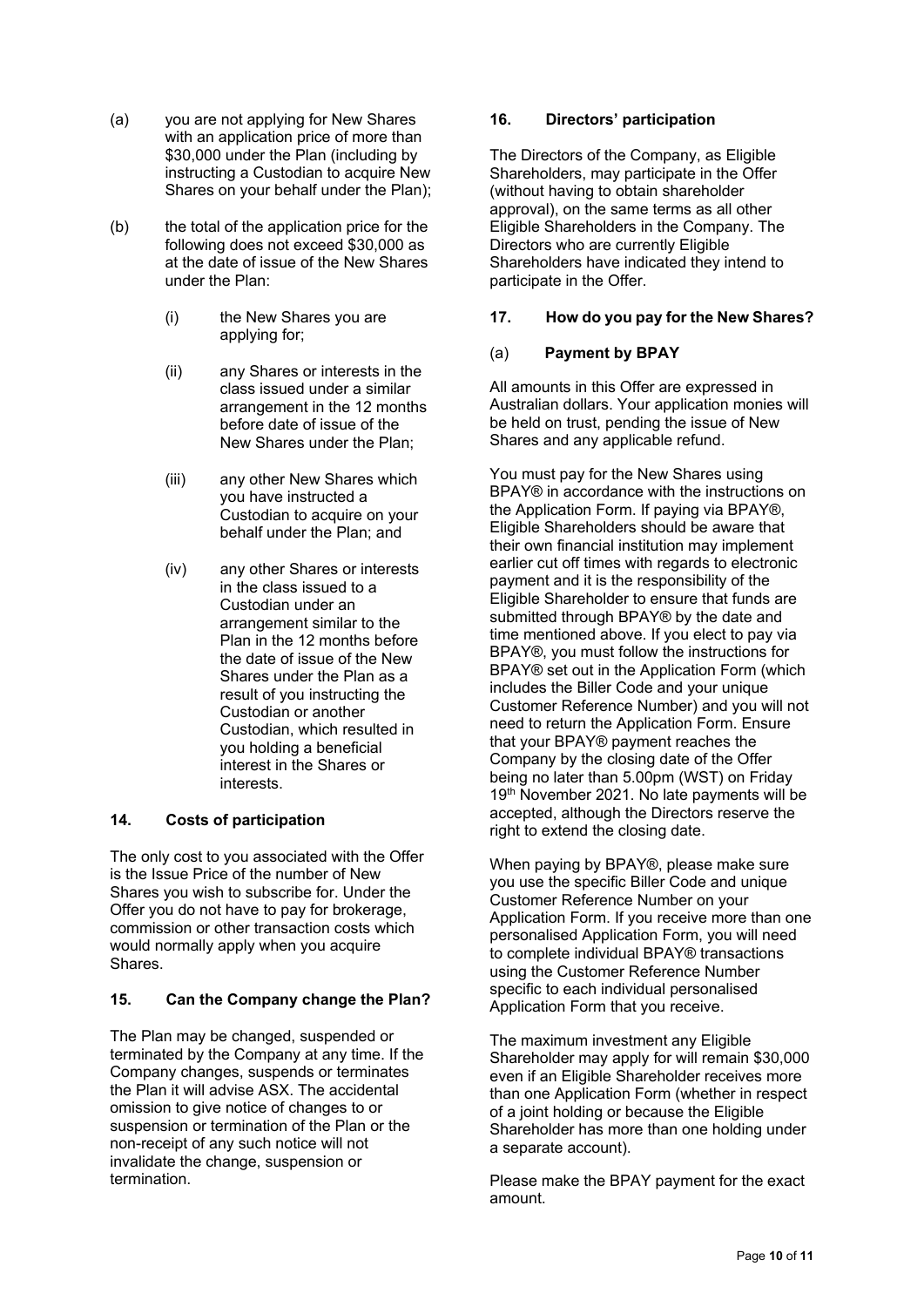#### **(b) BPAY and New Zealand shareholders**

Any New Zealand shareholder that is unable to pay by BPay® can access alternate electronic payment details online via the Offer Website at https://firefinchsppoffer.thereachagency.com, or contact the Share Registry on +61 3 9415 4000 at any time from 8.30am to 5.00pm (Melbourne time) Monday to Friday during the Offer period.

Please make your payment for the exact amount.

# **(c) BPAY Certifications**

By using the BPAY facility, you certify you have not exceeded this \$30,000 limit and:

- $(a)$  if you are a Custodian you make the certifications set out in paragraph 12 of the Terms and Conditions; and
- (b) if you are not a Custodian you make the certifications set out in paragraph 13 of the Terms and Conditions.

If you do not provide the exact amount, the Company reserves the right to return your BPAY® payment (without interest). If the Company returns your BPAY® payment (without interest), no New Shares will be issued to you.

### **18. Will the New Shares be quoted on ASX?**

The Company will apply for the New Shares issued to you to be quoted on ASX, within the relevant period specified in the ASX Listing Rules.

# **19. How is a dispute resolved?**

The Company may settle any dispute in connection with the Plan in any manner it thinks fit, whether generally or in relation to any participant, application or New Share. The Company's decision shall be final and binding.

The Company reserves the right to waive strict compliance with any provision of these Terms and Conditions. The Company reserves the right to waive strict<br>
compliance with any provision of these Terms<br>
and Conditions.<br>
The Company must required to do so und<br>
(Share and Interest P<br>
Instrument 2019/547.

# **20. Joint holders/joint beneficiaries**

If two or more persons are registered on the Company share register as jointly holding Shares, then they are taken to be a single registered holder of Shares and a certification given by any of them is taken to be a certification given by all of them.

# **21. Discretions regarding applications**

The Company has a broad discretion to accept or reject your application to purchase New Shares under the Plan in whole or in part, including if:

- (a) your BPAY payment is not received, is late, dishonoured, incorrectly completed, incomplete or otherwise determined by the Company to be invalid;
- (b) the Company is not satisfied with your certification for any reason, or if you have not provided certification;
- (c) the amount of BPAY payment is not equal to the amount indicated on the Application Form, in which event the Company will:
	- (i) refund in full your application monies and not allot any New Shares to you; or
	- (ii) allot to you the number of New Shares that would have been allotted had you applied for the highest parcel that is less than the amount of your payment and refund to you the excess of your application monies by direct credit deposit to your nominated bank account or by cheque; or
- (d) the Company has reason to believe that you are not an Eligible Shareholder (subject to compliance with any applicable ASIC or ASX requirements).

The Company must reject applications if required to do so under ASIC Corporations (Share and Interest Purchase Plans)<br>Instrument 2019/547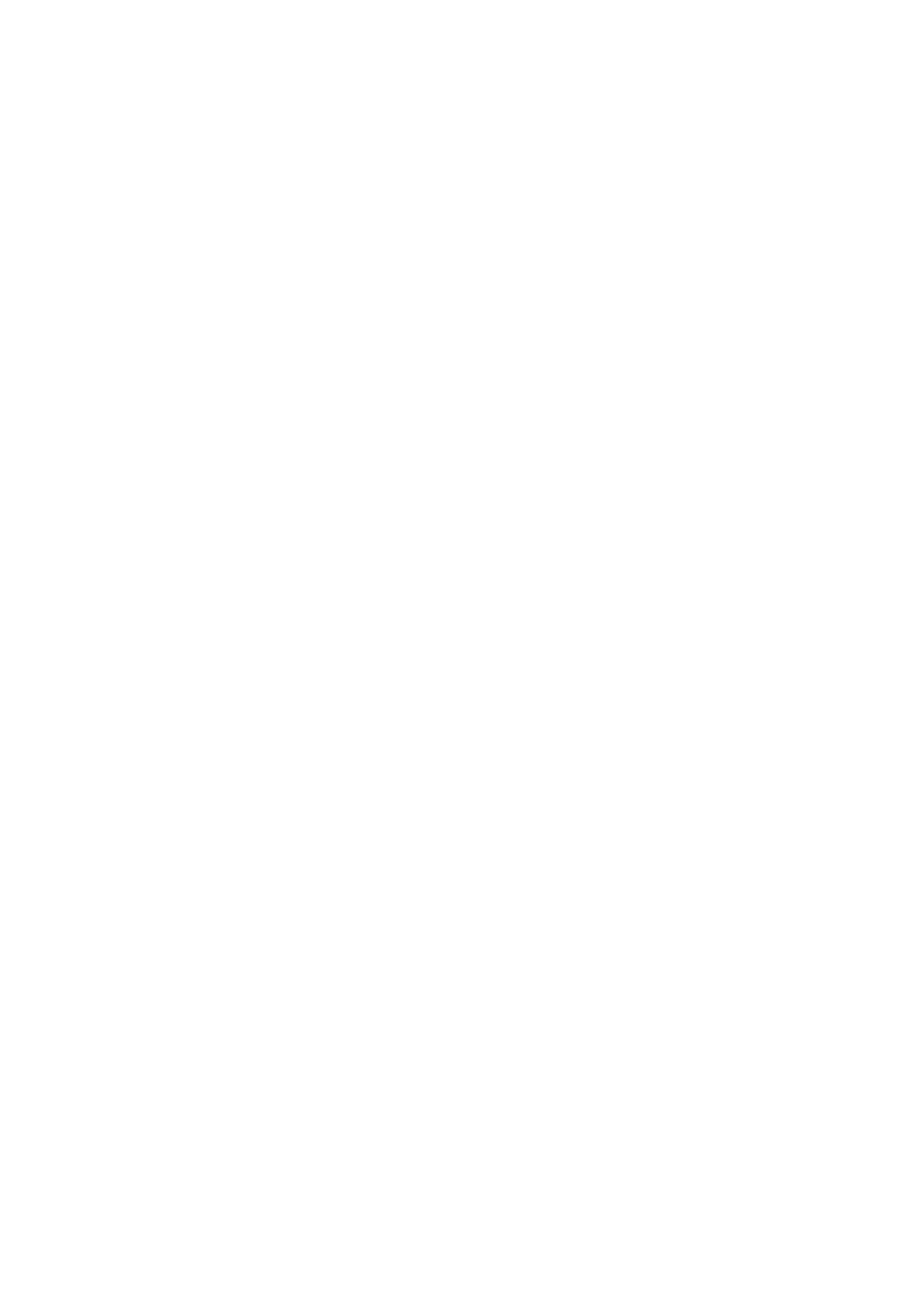

ABN 11 113 931 105

\*S000001Q01\*

FFX MR SAM SAMPLE 123 SAMPLE STREET SAMPLETOWN VIC 3000

**Phone: For all enquiries:**



(within Australia) 1300 850 505 (outside Australia) +61 3 9415 4000 **Web:**

| www.investorcentre.com/contact |
|--------------------------------|
|                                |

# **Make your payment:**



See overleaf for details of the Offer and how to make your payment

# **Share Purchase Plan Application Form**

# **Your payment must be received by 5:00pm (WST) Friday 19 November 2021**

This is an important document that requires your immediate attention.

It can only be used in relation to the shareholding represented by the details printed overleaf. If you are in doubt about how to deal with this form, please contact your financial or other professional adviser.

By making payment you agree to be bound by the Constitution of Firefinch Limited and that the submission of this payment constitutes an irrevocable offer by you to subscribe for Firefinch Limited shares on the terms of the Share Purchase Plan (SPP).

In addition, by making payment you certify that:

- You are not applying for New Shares with an application price of more than \$30,000 under the Offer (including by instructing a Custodian to acquire New Shares on your behalf under the Offer); and
- The total of the application price does not exceed \$30,000 in relation to:
	- a) the New Shares that are the subject of this application; and
	- b) any other Shares issued to you under the Offer or any similar arrangement in the 12 months before the application (excluding Shares applied for but not issued).

Firefinch Limited may make determinations in any manner it thinks fit, in relation to any difficulties which may arise in connection with the SPP whether generally or in relation to any participant or application.

Any determinations by Firefinch Limited will be conclusive and binding on all Eligible Shareholders and other persons to whom the determination relates. Firefinch Limited reserves the right to waive strict compliance with any provision of the terms and conditions of the SPP, to amend or vary those terms and conditions or to suspend or terminate the SPP at any time. Any such amendment, suspension or termination will be binding on all Eligible Shareholders even where Firefinch Limited does not notify you of that event.

# **Step 1: Registration Name & Offer Details**

Details of the shareholding and the Offer are shown overleaf.

Please check the details provided and update your address via www.investorcentre.com if any of the details are incorrect.

If you have a CHESS sponsored holding, please contact your Controlling Participant to notify a change of address. ׇ֖֖֖֪֪֪ׅ֚֚֚֚֚֚֬֝֬֝֬֝֓֕֓֡֬֝֬֝֬֝֬֝֬֝֬֝֬֝֬֝֬֝֓֝֬֝֬

# **Step 2: Choose your payment option**

Your payment must correspond to one of the options detailed overleaf. You may choose one option only. Note that the amount chosen may be subject to scale back in accordance with the terms of the SPP.

# **Step 3: Make Your Payment**

Payment Method

**BPAY**®: See overleaf. Do not return the payment slip with BPAY payment.

Firefinch Limited Share Purchase Plan Application Form Payment must be received by 5:00pm (WST) Friday 19 November 2021

® Registered to **BPAY** Pty Limited ABN 69 079 137 518 *Turn over for details of the Offer* è